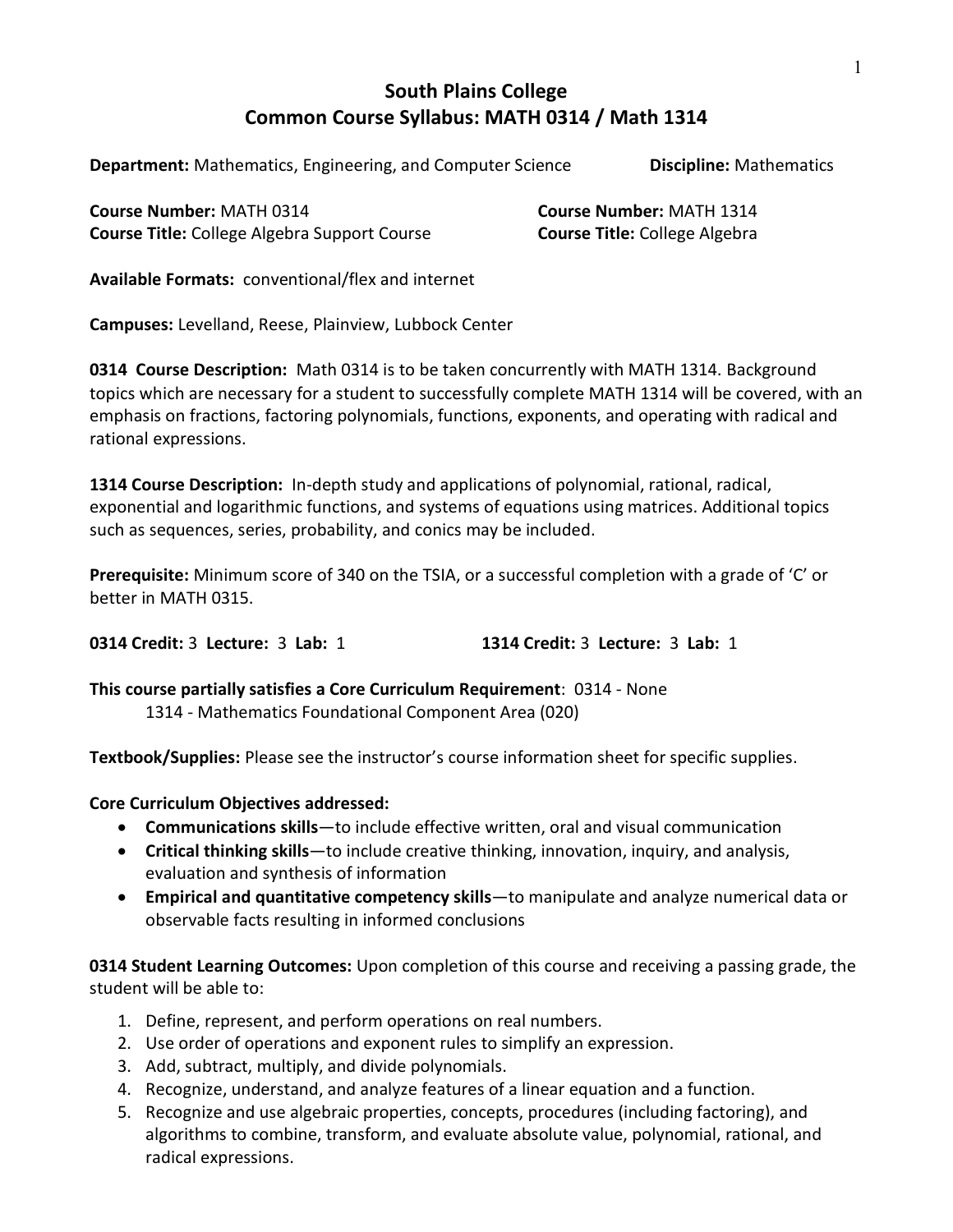- 6. Identify and solve linear and absolute value equations.
- 7. Identify and solve linear inequalities.

**1314 Student Learning Outcomes:** Upon completion of this course and receiving a passing grade, the student will be able to:

- 1. Demonstrate and apply knowledge of properties of functions, including domain and range, operations, compositions, and inverses.
- 2. Recognize and apply polynomial, rational, radical, exponential and logarithmic functions and solve related equations.
- 3. Apply graphing techniques.
- 4. Evaluate all roots of higher degree polynomial and rational functions.
- 5. Recognize, solve and apply systems of linear equations using matrices.

**Student Learning Outcomes Assessment:** A pre- and post-test questions will be used to determine the extent of improvement that the students have gained during the semester

**Course Evaluation:** There will be departmental final exam questions given by all instructors.

**Attendance/Student Engagement Policy:** Attendance and effort are the most important activities for success in this course. Records of your engagement are maintained throughout the semester through completion of assignments. The student will be allowed to miss twenty percent (20%) of class assignments for the semester, for any reason. Should this number be exceeded, the instructor has the right to drop you with a grade of F or an X, depending on the instructor's discretion.

**Plagiarism violations** include, but are not limited to, the following:

- 1. Turning in a paper that has been purchased, borrowed, or downloaded from another student, an online term paper site, or a mail order term paper mill;
- 2. Cutting and pasting together information from books, articles, other papers, or online sites without providing proper documentation;
- 3. Using direct quotations (three or more words) from a source without showing them to be direct quotations and citing them; or
- 4. Missing in-text citations.

**Cheating violations** include, but are not limited to, the following:

- 1. Obtaining an examination by stealing or collusion;
- 2. Discovering the content of an examination before it is given;
- 3. Using an unauthorized source of information (notes, textbook, text messaging, internet, apps) during an examination, quiz, or homework assignment;
- 4. Entering an office or building to obtain an unfair advantage;
- 5. Taking an examination for another;
- 6. Altering grade records;
- 7. Copying another's work during an examination or on a homework assignment;
- 8. Rewriting another student's work in Peer Editing so that the writing is no longer the original student's;
- 9. Taking pictures of a test, test answers, or someone else's paper.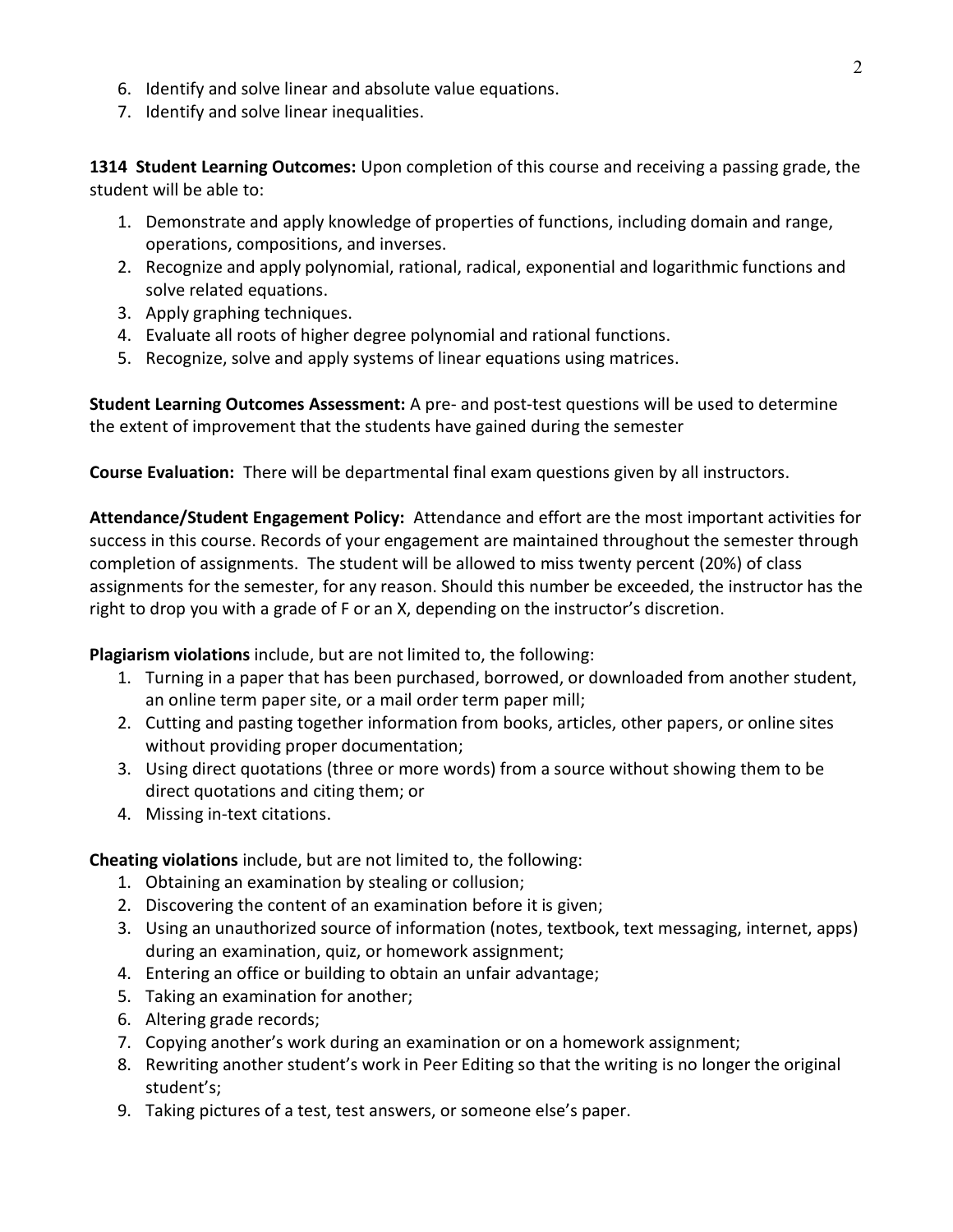**Student Code of Conduct Policy**: Any successful learning experience requires mutual respect on the part of the student and the instructor. Neither instructor nor student should be subject to others' behavior that is rude, disruptive, intimidating, aggressive, or demeaning**.** Student conduct that disrupts the learning process or is deemed disrespectful or threatening shall not be tolerated and may lead to disciplinary action and/or removal from class.

**Diversity Statement:** In this class, the teacher will establish and support an environment that values and nurtures individual and group differences and encourages engagement and interaction. Understanding and respecting multiple experiences and perspectives will serve to challenge and stimulate all of us to learn about others, about the larger world and about ourselves. By promoting diversity and intellectual exchange, we will not only mirror society as it is, but also model society as it should and can be.

**Disability Statement:** Students with disabilities, including but not limited to physical, psychiatric, or learning disabilities, who wish to request accommodations in this class should notify the Disability Services Office early in the semester so that the appropriate arrangements may be made. In accordance with federal law, a student requesting accommodations must provide acceptable documentation of his/her disability to the Disability Services Office. For more information, call or visit the Disability Services Office at Levelland (Student Health & Wellness Office) 806-716-2577, Reese Center (Building 8) 806-716-4675, or Plainview Center (Main Office) 806-716-4302 or 806-296-9611.

**Nondiscrimination Policy:** South Plains College does not discriminate on the basis of race, color, national origin, sex, disability or age in its programs and activities. The following person has been designated to handle inquiries regarding the non-discrimination policies: Vice President for Student Affairs, South Plains College, 1401 College Avenue, Box 5, Levelland, TX 79336. Phone number 806- 716-2360.

**Title IX Pregnancy Accommodations Statement:** If you are pregnant, or have given birth within six months, Under Title IX you have a right to reasonable accommodations to help continue your education. To [activate](http://www.southplainscollege.edu/employees/manualshandbooks/facultyhandbook/sec4.php) accommodations you must submit a Title IX pregnancy accommodations request, along with specific medical documentation, to the Director of Health and Wellness. Once approved, notification will be sent to the student and instructors. It is the student's responsibility to work with the instructor to arrange accommodations. Contact the Director of Health and Wellness at 806-716-2362 or [email](http://www.southplainscollege.edu/employees/manualshandbooks/facultyhandbook/sec4.php) [cgilster@southplainscollege.edu](mailto:cgilster@southplainscollege.edu) for assistance.

**Campus Concealed Carry**: Texas Senate Bill - 11 (Government Code 411.2031, et al.) authorizes the carrying of a concealed handgun in South Plains College buildings only by persons who have been issued and are in possession of a Texas License to Carry a Handgun. Qualified law enforcement officers or those who are otherwise authorized to carry a concealed handgun in the State of Texas are also permitted to do so. Pursuant to Penal Code (PC) 46.035 and South Plains College policy, license holders may not carry a concealed handgun in restricted locations. For a list of locations and Frequently Asked Questions, please refer to the Campus Carry page at: <http://www.southplainscollege.edu/campuscarry.php>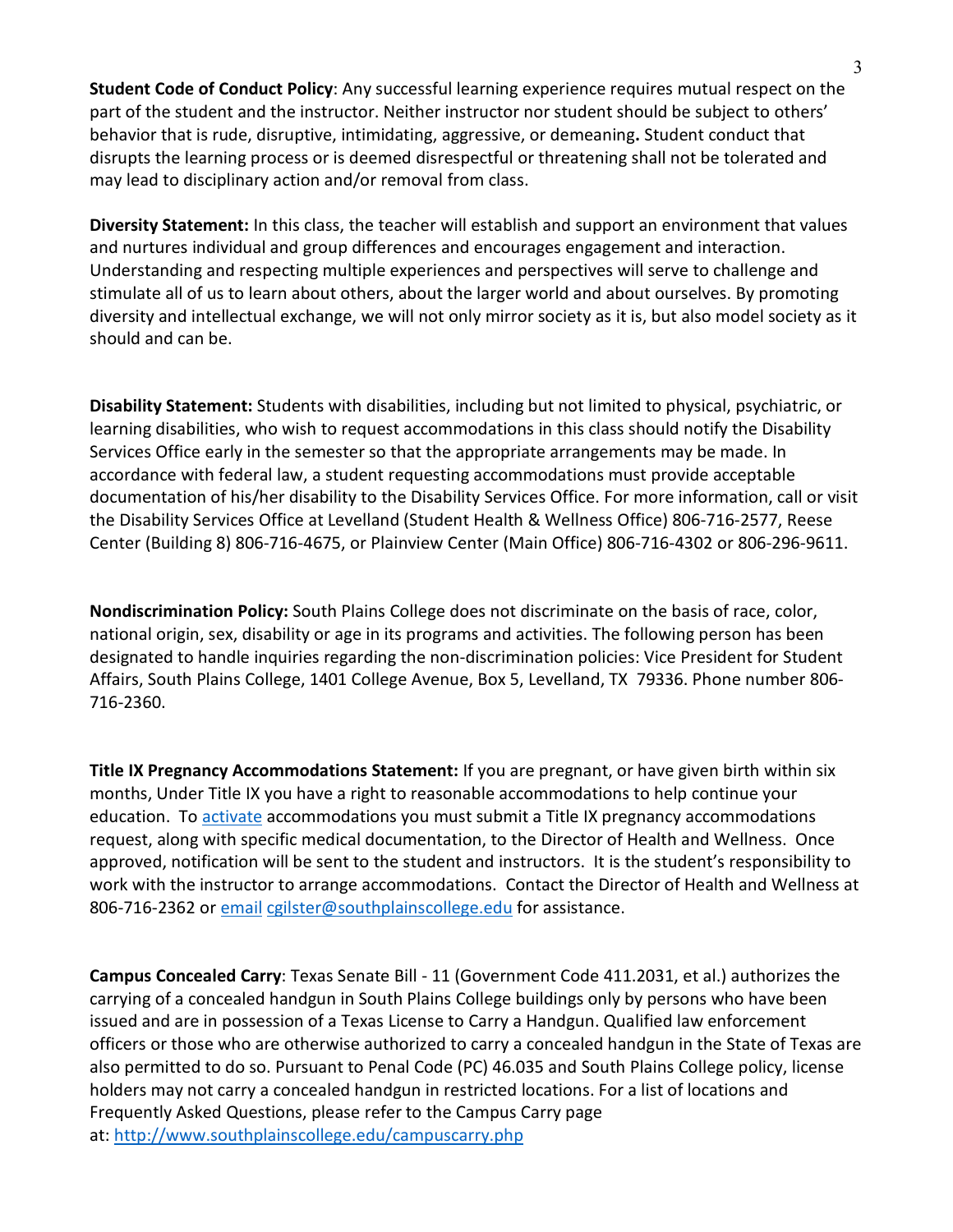Pursuant to PC 46.035, the open carrying of handguns is prohibited on all South Plains College campuses. Report violations to the College Police Department at 806-716-2396 or 9-1-1.

**SPC Bookstore Price Match Guarantee Policy:** If you find a lower price on a textbook, the South Plains College bookstore will match that price. The difference will be given to the student on a bookstore gift certificate! The gift certificate can be spent on anything in the store.

If students have already purchased textbooks and then find a better price later, the South Plains College bookstore will price match through the first week of the semester. The student must have a copy of the receipt and the book has to be in stock at the competition at the time of the price match. The South Plains College bookstore will happily price match BN.com & books on Amazon noted as *ships from and sold by Amazon.com*. Online marketplaces such as *Other Sellers* on Amazon, Amazon's Warehouse Deals, *fulfilled by* Amazon, BN.com Marketplace, and peer-to-peer pricing are not eligible. They will price match the exact textbook, in the same edition and format, including all accompanying materials, like workbooks and CDs.

A textbook is only eligible for price match if it is in stock on a competitor's website at time of the price match request. Additional membership discounts and offers cannot be applied to the student's refund.

Price matching is only available on in-store purchases. Digital books, access codes sold via publisher sites, rentals and special orders are not eligible. Only one price match per title per customer is allowed.

**Note**: The instructor reserves the right to modify the course syllabus and policies, as well as notify students of any changes, at any point during the semester.

revised August 2020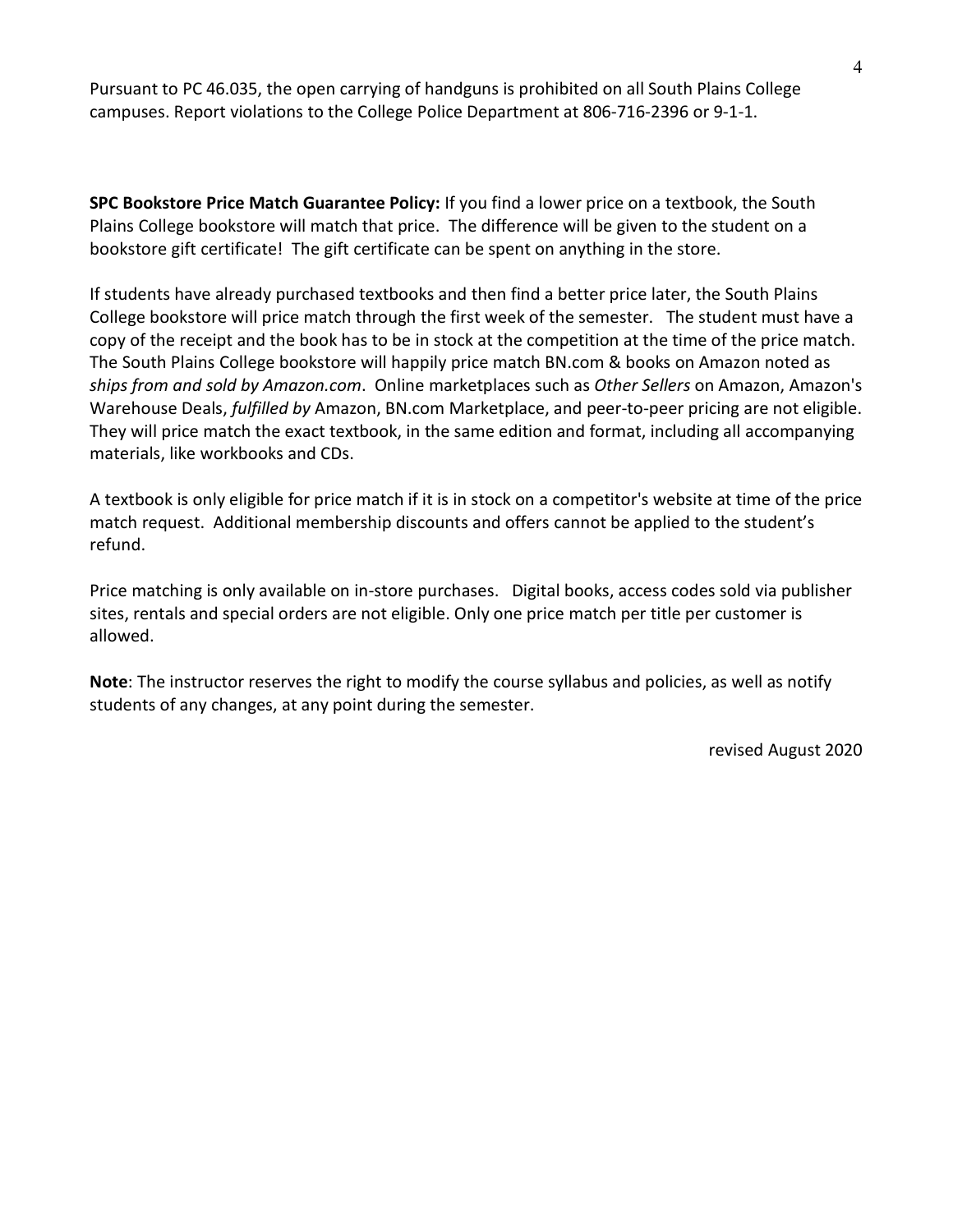# *Math 0314 / 1314 – College Algebra with Support Course Online – Fall 2020*

**Instructor Information:** Jacqueline Fowler RC 223 E (Reese Campus - Building 2) 806-716-4640 ifowler@southplainscollege.edu

**Office Hours:**

| Tuesday | Wednesday | Thursday | Friday             |
|---------|-----------|----------|--------------------|
|         |           |          | 8:00 -9:30 Virtual |
|         |           |          |                    |

**Required Materials:** reliable internet service, computer and printer access, webcam, pencils, erasers, approved calculator.

The following are approved calculators and can be found at Walmart or Target for around \$10.





**Note:** Graphing calculators along with cell phones, smart watches, and any other electronic device will not be allowed during quizzes.

**Blackboard:** Blackboard is an online course management system. For technical support, call 806- 716-2180 or email [blackboard@southplainscollege.edu.](mailto:blackboard@southplainscollege.edu)

**Attendance/Student Engagement Policy:** Your attendance is monitored through completion of assignments. Twenty percent (20%) of missing assignments are allotted to you for the semester, for any reason. Should this number be exceeded, you will be dropped with an F or an X at my discretion.

If you wish to drop this class, please submit a **Student [Initiated](https://forms.office.com/Pages/ResponsePage.aspx?id=ZrGRbWrP6UWeIqAmJdCCqRkmPIpp6AVCixFJfcqITt9UODExTUFXS0JOODhJOTlYM0NEV1kzRk9GMS4u) Drop Form** online**.** You should contact me before dropping the class to make sure it is the right decision for you. For additional information regarding schedule changes, drops and withdrawals, click [here.](http://www.southplainscollege.edu/admission-aid/apply/schedulechanges.php)

**Communication:** We will use the messages tool in Blackboard for email. Please be professional in your emails. Do not use all CAPS or text language. I will respond to all messages within 36 hours. Between 9 am on Friday and 9 am on Tuesday, email responses could take longer than 36 hours.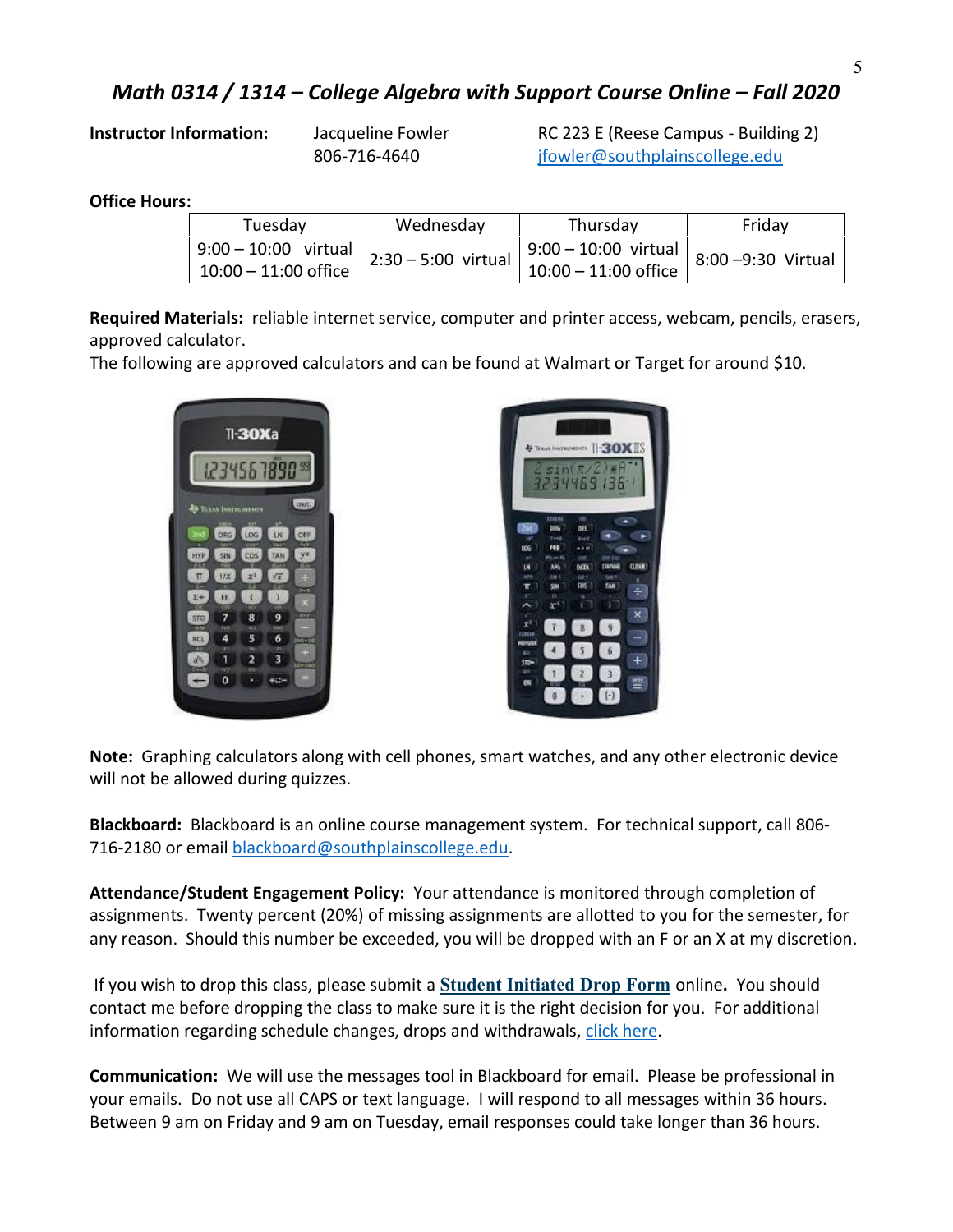**Tutoring:** You have access to free tutoring through SPC. Click on the tutoring link in Blackboard. If you visit with a tutor, please share with them the work shown in my videos, so they can help you with the correct steps.

**Lesson Videos:** To help you with the lessons, there are videos in Blackboard. You need to watch the videos and fill in the notes to learn the material. Your work on homework and quizzes MUST follow the work in the videos created by me. If your work does not follow the work in the videos, you will not receive credit.

**Extension of deadlines:** Please make note of all deadlines on the outline in Blackboard. There are no extensions on any deadlines. All assignments are available on the first day of class with the due dates listed so you can plan accordingly to complete all assignments on time. You should ALWAYS stay days ahead of schedule so that if you have any issues, it can be resolved before the deadline. Issues cannot be resolved after the deadline. You must give me 24 hours to fix any issues. NEVER wait until the last minute to complete an assignment. Computers seem to have issues when you are in a hurry to meet a deadline. I**nternet provider issues or any computer problems do not constitute excuses for late submission of work. You must have a reliable computer and reliable internet service.**

**Gradescope:** All homework and quizzes will be graded using a program called Gradescope which is free for you to use. Once I set it up for the semester, you will receive an email to create a password.

**Homework:** In Blackboard, you will find homework for all sections covered in the course. Homework is to be done using the **guidelines for showing your work**. You will turn in the odd numbers on every section for one participation grade per unit. The even numbers are for extra practice. All homework assignments have the answers listed so you can check your answers and make sure you are working the problems correctly. If you are having problems, send me a picture of your problem so I can look through it and help you. You will upload each section of homework as one PDF file with multiple pages into Gradescope.

### **Guidelines for showing your work on homework:**

- All work is to be completed on notebook paper.
- Pencil should be used to work all problems. Mark outs are not allowed, so the work must be rewritten with no errors if you are using a pen.
- Write down the question and show every step of your work.
- You MUST work DOWN your paper.
- You may make TWO columns on your paper. (Leave enough room for me to write comments.)
- If any one of these guidelines are not followed or if I cannot read your work, you will receive a zero for your assignment.

**Quizzes:** In Blackboard, you will find a quiz over every unit. These will be proctored using the Proctorio Program. You will be allowed only one attempt on each quiz. Quizzes are to be done on the template given in Blackboard. You must print the template before starting the quiz. Any quiz not written on the template will receive a zero. You must show all steps on every problem. Any problem that does not have all steps shown will not receive credit. Quizzes will not be accepted late. You must upload your quiz into Gradescope before you hit submit.